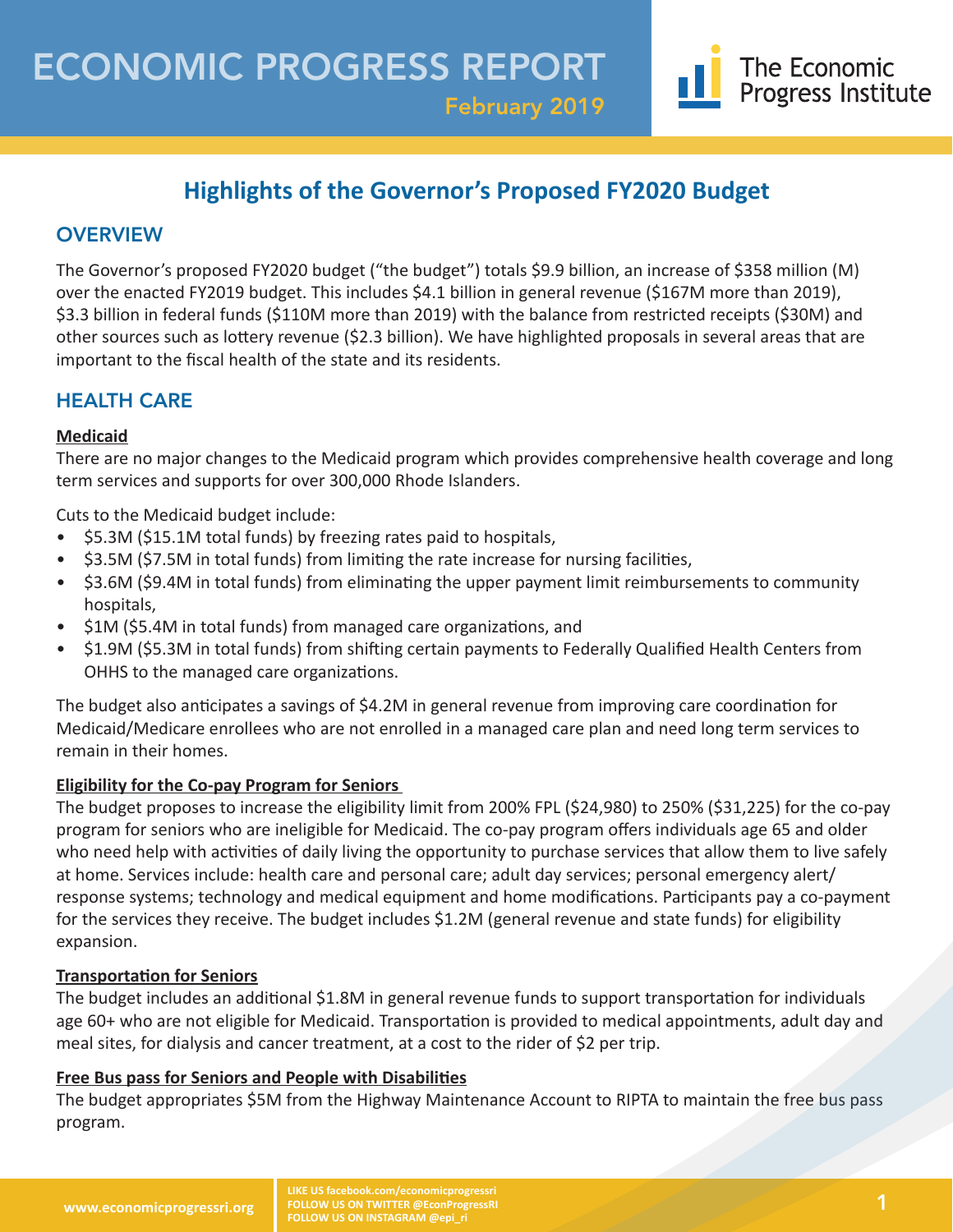#### **Wages for Workers Supporting Adults with Intellectual and Developmental Disabilities**

The budget includes \$3M (general revenue) additional funding for a wage increase for workers supporting individuals with Intellectual and Developmental Disabilities. General revenue funds will be matched with federal Medicaid dollars.

#### **Independent Provider Model**

The budget includes a total of \$800,000 (\$200,000 general revenue) to support the implementation of the Independent Provider model enacted by the General Assembly last year. The IP model allows seniors and people with disabilities who need home care services to hire a provider from a registry of trained workers. The IP model adds an alternative to hiring a home care worker through an agency.

#### **Individual Mandate and the Reinsurance Program**

The budget proposes to implement an individual mandate, requiring people who do not have adequate health insurance coverage to pay a penalty when they file their taxes. The penalty formula is the same as the recently ended federal penalty under the Affordable Care Act. For individuals with income above the tax filing threshold (\$12,000 for an individual and \$25,300 for a family), the penalty would be \$695 per adult and \$347.50 per child (up to \$2,085 for a family), or 2.5% of income, whichever is higher. The mandate would go into effect in January 2020.

Funds collected from the penalty would be used to pay for a reinsurance program intended to moderate the cost of health insurance premiums in the individual insurance market, particularly for purchasers who are not eligible for federal tax credits (income above 400% FPL) under the Affordable Care Act. A reinsurance program creates a fund to protect insurers from high cost enrollees by reducing both the claims the insurer may need to pay and claim volatility. This in turn allows insurers to reduce their rates.

#### **HealthSource RI (HSRI)**

The budget includes \$10.2M in funds for the state's health insurance exchange through which 30,000 Rhode Islanders purchase health insurance and access tax credits to help pay the monthly premium. HSRI is also the eligibility portal for children, families, and adults who are applying for Medicaid coverage. Funding includes \$2.8M from general revenues and the balance in restricted receipts from a 3.5 percent health insurance premium assessment.

## EARLY LEARNING AND K-12

#### **Pre-K Program**

The budget includes \$3.2M for 4-year-old Pre-K programs to expand access and \$400,000 to hire 4 FTEs at RIDE to oversee the universal Pre-K initiative.

#### **Child Care Assistance Program (CCAP)**

Building on the implementation of tiered reimbursement rates for infant and toddler providers enacted in the FY19 budget, the FY20 budget includes \$700,00 for tiered reimbursement for providers of pre-schoolers. The family child care providers are also added to the tiered rate structure for a cost of \$150,000. The budget increases the CCAP resource limit (amount a family can have in liquid assets and still quality) from \$10,000 to \$1M, as required by the federal Child Care Development Block Grant.

#### **K-12**

The budget includes \$19.7M to fund the 9th year of the school funding formula and \$10M additional funds for charter schools. It also adds \$2.3M in funds for English Language learners, bringing the total investment to \$5M.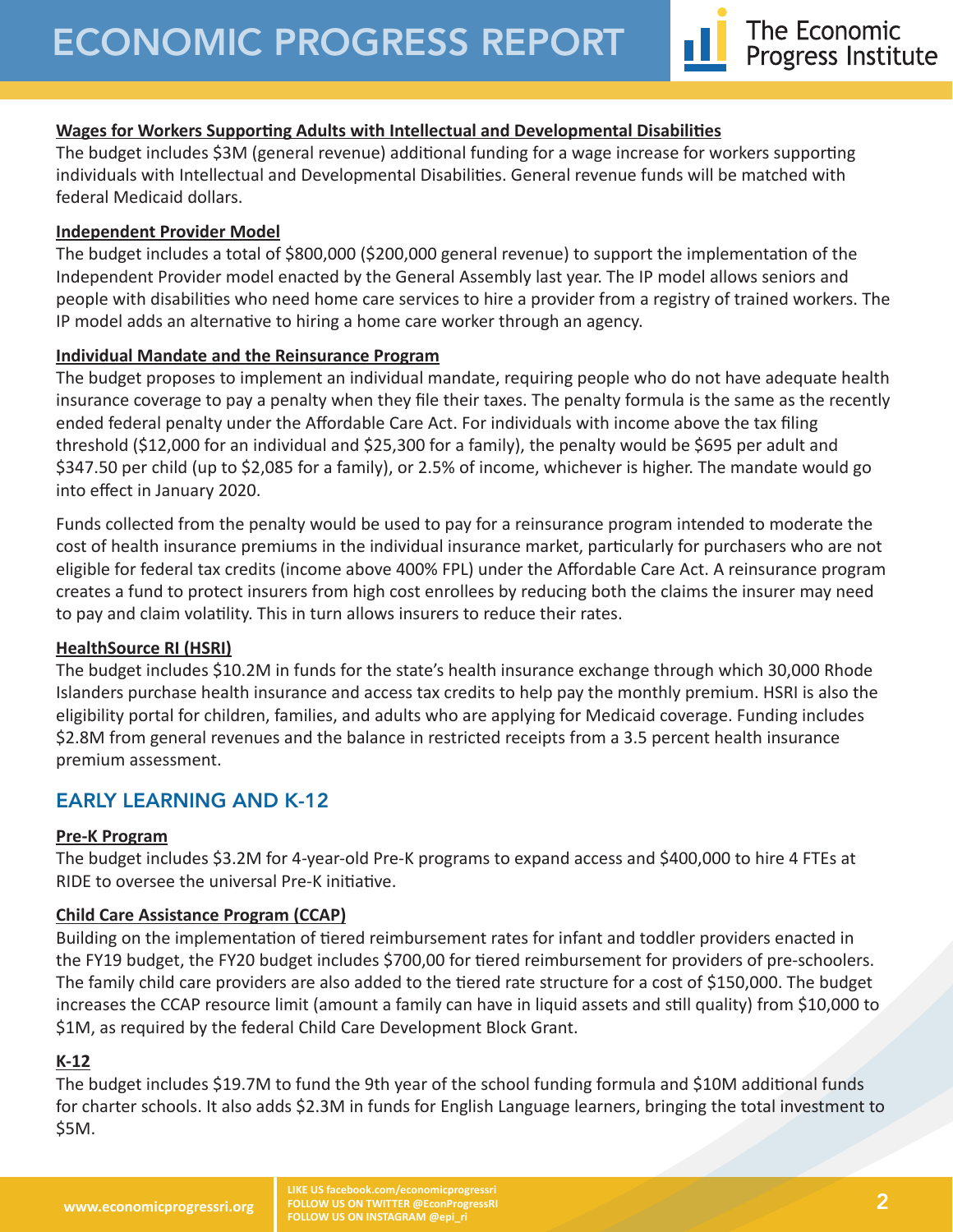## EDUCATION AND WORKFORCE FOR ADULTS

#### **Higher Education**

The RI Promise Program would receive an additional \$13M in new funds to expand the program. The program would be available to RI College students in their junior and senior years. It would also be available to adults age 25+ to attend CCRI. Currently, the program is only available to students who enroll in CCRI in the semester after they graduate high school or after attaining their GED (if they were 19 years old when granted the degree).

The budget includes \$225,000 to support the SNAP Education and Training program at CCRI. Students enrolled in certain training programs will be eligible to have transportation, books, supplies and other non-tuition costs covered through the program. Federal funds will match the state investment. A pilot state work study program (\$10,000) is also proposed in the budget to enable around 40 students to maintain their SNAP benefits while attending CCRI.

The budget proposes to expand eligibility for the Child Care Assistance Program to parents either attending a full-time post-secondary school or training program or working and attending school part-time. Under current rules, CCAP is available only for parents who are working or participating in a short-term training program at least 20 hours/week. The budget appropriates \$200,000 for this change.

#### **Adult Education**

Funding for the adult education system, administered by the RI Department of Education, remains the same as for the current year.

#### **Real Jobs Rhode Island**

The budget proposes to increase funds for the Real Jobs RI program by \$1.2M from the Job Development Fund (JDF) by applying the JDF assessment to large non-profit employers.

## SUPPORT FOR WORKERS AND FAMILIES

#### **Minimum Wage**

The budget proposes to increase the minimum wage from \$10.50 to \$11.10/hr. effective January 2020. The minimum wage in Massachusetts is \$12.00/hr. and will increase by 75 cents each year until it reaches \$15.00 in 2023. Connecticut's minimum wage is \$10.10/hr.

#### **RI Works Program**

The budget proposes to simplify the time limit for participants in the RI Works program by repealing the 24-month periodic time limit and maintaining the 48-month lifetime limit. The RI Works Program, the state's welfare program for low-income families, provides a monthly benefit to families with young children (\$554/ month for a family of 3) and is the primary workforce readiness program for parents in these families.

Many of the parents have barriers to employment, including limited literacy and/or English proficiency, behavioral health challenges, and homelessness—and the 24-month time limit is insufficient to prepare parents for the workforce. Eliminating the 24-month time limit (one of the strictest in the country) would improve outcomes for families and simplify the program for workers, reducing administrative costs.

#### **Family Home Visiting**

The budget includes \$650,000 in general revenue (to be matched by federal Medicaid funds) for the evidenced-based family home visiting programs administered by the RI Department of Health (DOH).

**LIKE US facebook.com/economicprogressri FOLLOW US ON TWITTER @EconProgressRI FOLLOW US ON INSTAGRAM @epi\_ri**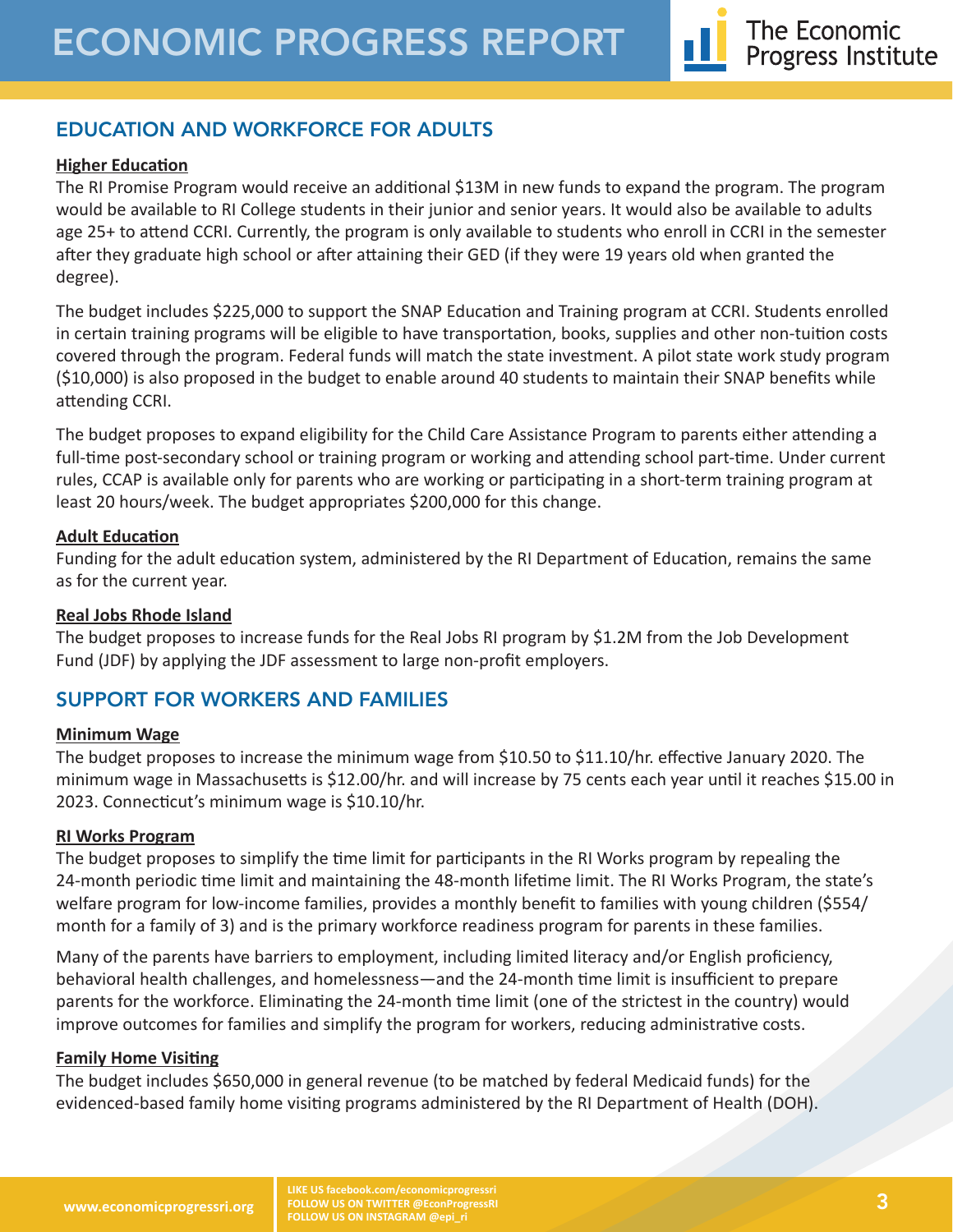#### **School Breakfast**

The budget includes \$55,000 from general revenue to expand the number of schools offering free breakfast after the school day has started and to expand the number of schools participating in the Community Eligibility Provision of the national school nutrition programs. This provision requires eligible schools to offer free lunch and/or breakfast to all enrolled students and receive a formula-based reimbursement, rather than be reimbursed on a per meal basis for eligible students.

## AFFORDABLE HOUSING

There are no new general revenue funds in the budget for affordable rental housing. Approximately \$10M for development and preservation of affordable housing will be available in 2020 through RI Housing from the General Obligation Bond approved by voters in 2016. This is the same amount made available last year. In the last round of applications, RI Housing received requests for over three times the available amount. The budget also transfers funds from Rhode Island Housing to the general fund - \$2.5M to close the FY2019 budget deficit and \$1.5M to balance the FY2020 budget request.

## REVENUE CHANGES

The FY2020 Budget does not include any changes to the rates for broad-based taxes, including the income tax, sales tax and corporate tax. The budget proposes around \$252M in new revenue from a variety of sources, including new assessments, expanding services and products subject to the sales tax, collecting sales tax from on-line sellers, expanding revenue from gaming, and legalizing marijuana.

#### **Medicaid Assessment**

The largest new revenue source would be realized from implementing an assessment on for-profit employers with 300+ employees for each employee enrolled in Medicaid. The assessment would be 10% of the employee's wages, capped at \$1,500 per employee/year. The assessment would not apply to employees with disabilities, employees enrolled in RIteShare, or if the employee's children are only enrolled in Medicaid. Employees with income less than 138% FPL (\$17,236 for an individual) are eligible for Medicaid. Medicaid eligibility for a family of 3 is \$29,300 for a parent and \$55,275 for the children. The assessment is expected to raise \$15.6M.

#### **Marijuana**

Legalizing marijuana for adult use and expanding the current medical marijuana program is expected to generate \$4.9M and \$1.6M respectively. A new Office of Cannabis Regulation at the Department of Business Regulation would be established to protect public health, maintain public safety and prevent youth access. The office would be staffed by 17 FTEs with \$5.6M from restricted receipts. Funding is also provided to the Rhode Island Executive Office of Health and Human Services, Department of Health, Public Safety, and the Department of Revenue to support the work of the new Office.

#### **Sales Tax**

The budget anticipates collection of an additional \$11.5M from requiring remote sellers to collect and remit to the state the sales and use tax due for on-line purchases. The state was receiving taxes from companies that voluntarily collected the payment (e.g., Amazon) and a Supreme Court decision in 2018 permitted states to require collection of the tax.

The budget also expands the sales tax to new services and products:

- \$6.2M expected from taxing commercial building services including janitorial, extermination, landscaping, and other services;
- \$1.4M from taxing interior design and lobbying services;